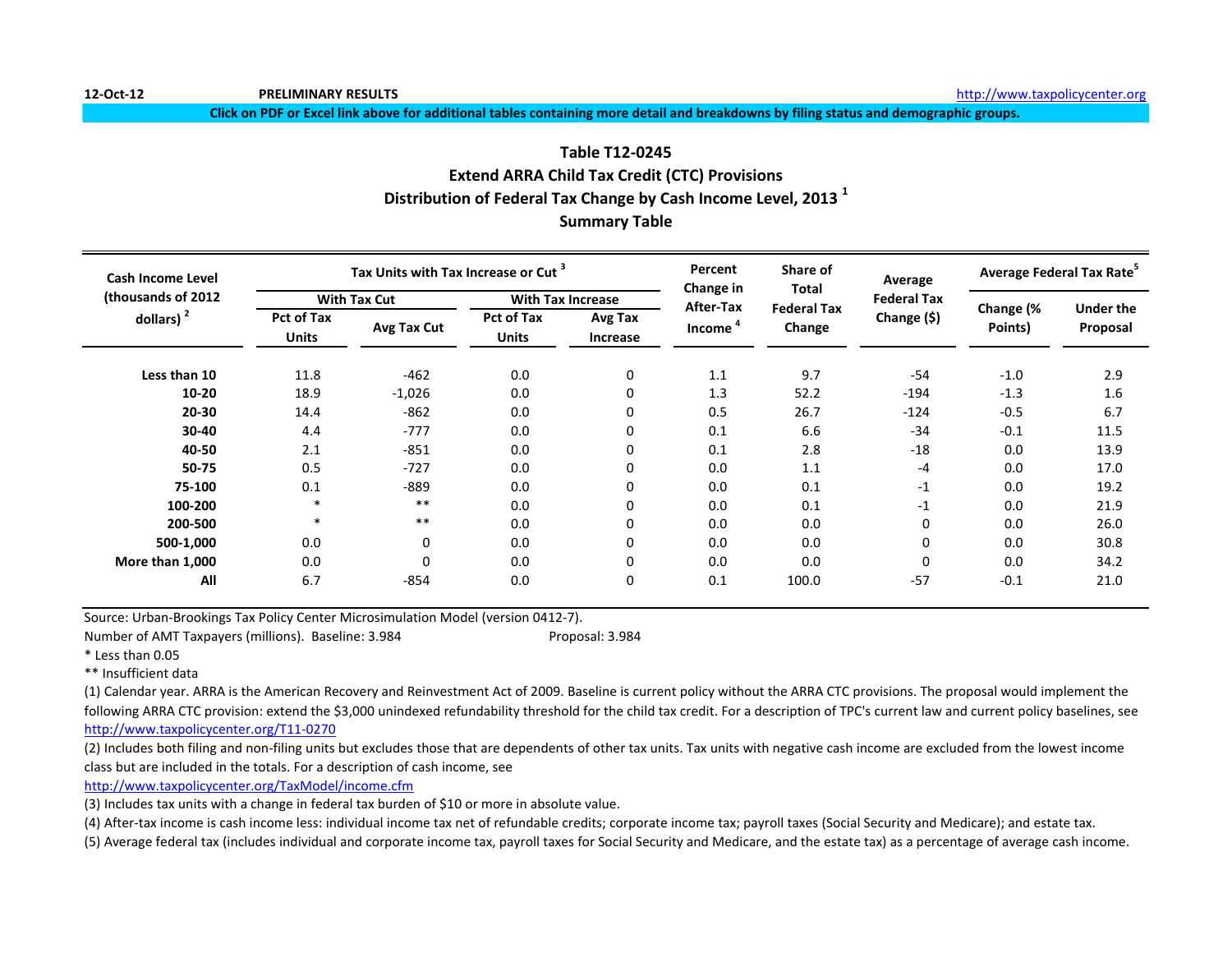# **Table T12-0245 Extend ARRA Child Tax Credit (CTC) Provisions Distribution of Federal Tax Change by Cash Income Level, 2013 <sup>1</sup>**

**Detail Table**

| <b>Cash Income Level</b><br>(thousands of 2012) |              | Percent of Tax Units <sup>3</sup> |                                     | <b>Share of Total</b><br><b>Federal Tax</b> | <b>Average Federal Tax Change</b> |         | <b>Share of Federal Taxes</b> |                              |                      | Average Federal Tax Rate <sup>5</sup> |
|-------------------------------------------------|--------------|-----------------------------------|-------------------------------------|---------------------------------------------|-----------------------------------|---------|-------------------------------|------------------------------|----------------------|---------------------------------------|
| dollars) $2$                                    | With Tax Cut | <b>With Tax</b><br>Increase       | in After-Tax<br>Income <sup>'</sup> | Change                                      | <b>Dollars</b>                    | Percent | Change (%<br>Points)          | <b>Under the</b><br>Proposal | Change (%<br>Points) | <b>Under the</b><br>Proposal          |
| Less than 10                                    | 11.8         | 0.0                               | 1.1                                 | 9.7                                         | $-54$                             | $-26.0$ | 0.0                           | 0.1                          | $-1.0$               | 2.9                                   |
| 10-20                                           | 18.9         | 0.0                               | 1.3                                 | 52.2                                        | $-194$                            | $-44.4$ | $-0.2$                        | 0.3                          | $-1.3$               | 1.6                                   |
| 20-30                                           | 14.4         | 0.0                               | 0.5                                 | 26.7                                        | $-124$                            | $-6.9$  | $-0.1$                        | 1.4                          | $-0.5$               | 6.7                                   |
| 30-40                                           | 4.4          | 0.0                               | 0.1                                 | 6.6                                         | $-34$                             | $-0.8$  | 0.0                           | 3.1                          | $-0.1$               | 11.5                                  |
| 40-50                                           | 2.1          | 0.0                               | 0.1                                 | 2.8                                         | $-18$                             | $-0.3$  | 0.0                           | 3.8                          | 0.0                  | 13.9                                  |
| 50-75                                           | 0.5          | 0.0                               | 0.0                                 | 1.1                                         | $-4$                              | 0.0     | 0.0                           | 11.7                         | 0.0                  | 17.0                                  |
| 75-100                                          | 0.1          | 0.0                               | 0.0                                 | 0.1                                         | $-1$                              | 0.0     | 0.0                           | 10.7                         | 0.0                  | 19.2                                  |
| 100-200                                         | ×            | 0.0                               | 0.0                                 | 0.1                                         | $-1$                              | 0.0     | 0.1                           | 25.6                         | 0.0                  | 21.9                                  |
| 200-500                                         | $\ast$       | 0.0                               | 0.0                                 | 0.0                                         | 0                                 | 0.0     | 0.1                           | 15.3                         | 0.0                  | 26.0                                  |
| 500-1.000                                       | 0.0          | 0.0                               | 0.0                                 | 0.0                                         | 0                                 | 0.0     | 0.0                           | 6.6                          | 0.0                  | 30.8                                  |
| More than 1.000                                 | 0.0          | 0.0                               | 0.0                                 | 0.0                                         | 0                                 | 0.0     | 0.1                           | 21.2                         | 0.0                  | 34.2                                  |
| All                                             | 6.7          | 0.0                               | 0.1                                 | 100.0                                       | $-57$                             | $-0.4$  | 0.0                           | 100.0                        | $-0.1$               | 21.0                                  |

#### **Baseline Distribution of Income and Federal Taxes by Cash Income Level, 2013 <sup>1</sup>**

| Cash Income Level<br>(thousands of 2012) |                                                                          | <b>Tax Units</b> |                     | Pre-Tax Income    |                     | <b>Federal Tax Burden</b>                |           | After-Tax Income                        |      |  |
|------------------------------------------|--------------------------------------------------------------------------|------------------|---------------------|-------------------|---------------------|------------------------------------------|-----------|-----------------------------------------|------|--|
| dollars) <sup>2</sup>                    | Percent of<br><b>Number</b><br>Average (dollars)<br>(thousands)<br>Total |                  | Percent of<br>Total | Average (dollars) | Percent of<br>Total | Percent of<br>Average (dollars)<br>Total |           | <b>Federal Tax</b><br>Rate <sup>5</sup> |      |  |
| Less than 10                             | 16,041                                                                   | 10.1             | 5,390               | 0.8               | 210                 | 0.2                                      | 5,180     | 1.0                                     | 3.9  |  |
| 10-20                                    | 24,243                                                                   | 15.3             | 15.105              | 3.3               | 437                 | 0.5                                      | 14.668    | 4.1                                     | 2.9  |  |
| 20-30                                    | 19,317                                                                   | 12.2             | 25,084              | 4.4               | 1,815               | 1.5                                      | 23,269    | 5.2                                     | 7.2  |  |
| 30-40                                    | 17,482                                                                   | 11.1             | 35,579              | 5.7               | 4,125               | 3.1                                      | 31,454    | 6.3                                     | 11.6 |  |
| 40-50                                    | 13,879                                                                   | 8.8              | 45,612              | 5.8               | 6,370               | 3.8                                      | 39,242    | 6.3                                     | 14.0 |  |
| 50-75                                    | 25,633                                                                   | 16.2             | 62,053              | 14.5              | 10,563              | 11.7                                     | 51,489    | 15.2                                    | 17.0 |  |
| 75-100                                   | 14,610                                                                   | 9.2              | 88,235              | 11.7              | 16,919              | 10.7                                     | 71,316    | 12.0                                    | 19.2 |  |
| 100-200                                  | 20,204                                                                   | 12.8             | 133,782             | 24.6              | 29,261              | 25.5                                     | 104,521   | 24.3                                    | 21.9 |  |
| 200-500                                  | 4.780                                                                    | 3.0              | 283,732             | 12.3              | 73.682              | 15.2                                     | 210,050   | 11.6                                    | 26.0 |  |
| 500-1.000                                | 728                                                                      | 0.5              | 683.264             | 4.5               | 210.278             | 6.6                                      | 472,986   | 4.0                                     | 30.8 |  |
| More than 1.000                          | 433                                                                      | 0.3              | 3,295,487           | 13.0              | 1,127,093           | 21.1                                     | 2,168,394 | 10.8                                    | 34.2 |  |
| All                                      | 158,260                                                                  | 100.0            | 69,527              | 100.0             | 14,633              | 100.0                                    | 54,893    | 100.0                                   | 21.1 |  |

Source: Urban-Brookings Tax Policy Center Microsimulation Model (version 0412-7). Number of AMT Taxpayers (millions). Baseline: 3.984

(1) Calendar year. ARRA is the American Recovery and Reinvestment Act of 2009. Baseline is current policy without the ARRA CTC provisions. The proposal would implement the following ARRA CTC provision: extend the \$3,000 unindexed refundability threshold for the child tax credit. For a description of TPC's current law and current policy baselines, see

[http://www.taxpolicycente](http://www.taxpolicycenter.org/T11-0270)r.org/T11-0270

(2) Includes both filing and non-filing units but excludes those that are dependents of other tax units. Tax units with negative cash income are excluded from the lowest income class but are included in the totals. For a description of cash income, see

[http://www.taxpolicycente](http://www.taxpolicycenter.org/TaxModel/income.cfm)r.org/TaxModel/income.cfm

(3) Includes tax units with a change in federal tax burden of \$10 or more in absolute value.

(4) After-tax income is cash income less: individual income tax net of refundable credits; corporate income tax; payroll taxes (Social Security and Medicare); and estate tax.

<sup>\*</sup> Less than 0.05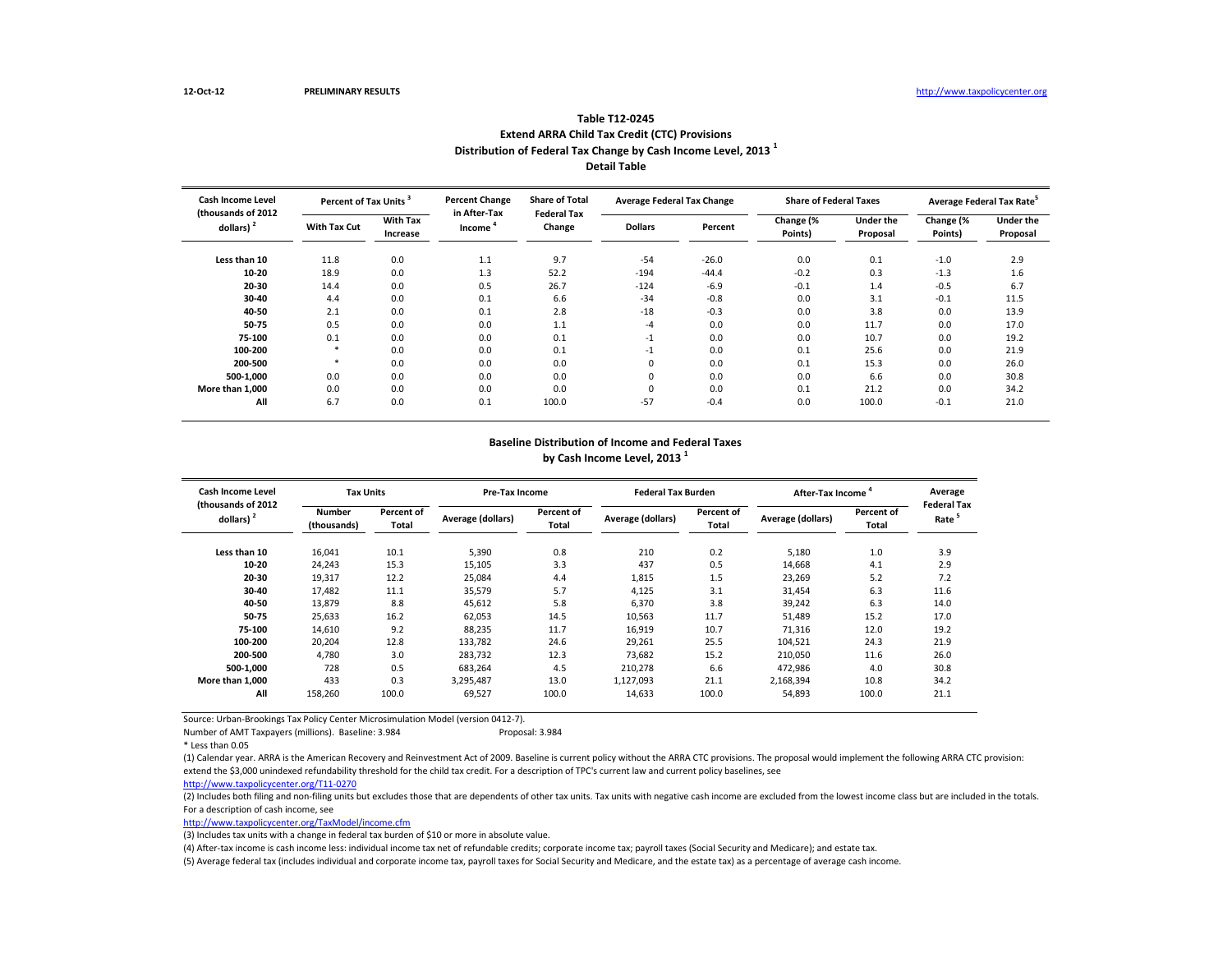**Average Federal Tax Rate<sup>5</sup>** 

**Under the Proposal**

**Cash Income Level (thousands of 2012 dollars) <sup>2</sup>**

|                                |                                   |                             |                                     | <b>Extend ARRA Child Tax Credit (CTC) Provisions</b><br>Distribution of Federal Tax Change by Cash Income Level, 2013 | <b>Detail Table - Single Tax Units</b> |         |                      |                               |                      |                               |  |
|--------------------------------|-----------------------------------|-----------------------------|-------------------------------------|-----------------------------------------------------------------------------------------------------------------------|----------------------------------------|---------|----------------------|-------------------------------|----------------------|-------------------------------|--|
| Income Level                   | Percent of Tax Units <sup>3</sup> |                             | <b>Percent Change</b>               | <b>Share of Total</b>                                                                                                 | <b>Average Federal Tax Change</b>      |         |                      | <b>Share of Federal Taxes</b> |                      | <b>Average Federal Tax Ra</b> |  |
| usands of 2012<br>dollars) $2$ | With Tax Cut                      | <b>With Tax</b><br>Increase | in After-Tax<br>Income <sup>4</sup> | <b>Federal Tax</b><br>Change                                                                                          | <b>Dollars</b>                         | Percent | Change (%<br>Points) | <b>Under the</b><br>Proposal  | Change (%<br>Points) | Under<br>Propo                |  |
| Less than 10                   | 3.6                               | 0.0                         | 0.3                                 | 18.8                                                                                                                  | $-15$                                  | $-3.9$  | 0.0                  | 0.8                           | $-0.3$               | 6.8                           |  |

**10-20** 4.1 0.0 0.3 64.4 -38 -3.8 -0.1 2.7 -0.3 6.3 **20-30** 1.5 0.0 0.1 14.4 -12 -0.4 0.0 5.7 -0.1 11.5 **30-40** 0.2 0.0 0.0 2.1 -2 0.0 0.0 8.8 0.0 15.1 **40-50** \* 0.0 0.0 0.1 0 0.0 0.0 9.4 0.0 18.7 **50-75** 0.0 0.0 0.0 0.0 0 0.0 0.0 21.3 0.0 21.3 **75-100** 0.0 0.0 0.0 0.0 0 0.0 0.0 11.3 0.0 23.7 **100-200** 0.0 0.0 0.0 0.0 0 0.0 0.0 16.2 0.0 25.3 **200-500** 0.0 0.0 0.0 0.0 0 0.0 0.0 8.4 0.0 28.7 **500-1,000** 0.0 0.0 0.0 0.0 0 0.0 0.0 3.4 0.0 32.0 **More than 1,000** 0.0 0.0 0.0 0.0 0 0.0 0.0 11.8 0.0 36.7

**All** 1.8 0.0 0.0 100.0 -13 -0.2 0.0 100.0 0.0 20.3

# **Table T12-0245**

#### **Baseline Distribution of Income and Federal Taxes by Cash Income Level, 2013 <sup>1</sup>**

| Cash Income Level<br>(thousands of 2012) | <b>Tax Units</b>      |                     |                   | <b>Pre-Tax Income</b> |                   | <b>Federal Tax Burden</b> | <b>After-Tax Income</b> |                     | Average<br><b>Federal Tax</b> |
|------------------------------------------|-----------------------|---------------------|-------------------|-----------------------|-------------------|---------------------------|-------------------------|---------------------|-------------------------------|
| dollars) <sup>2</sup>                    | Number<br>(thousands) | Percent of<br>Total | Average (dollars) | Percent of<br>Total   | Average (dollars) | Percent of<br>Total       | Average (dollars)       | Percent of<br>Total | Rate <sup>5</sup>             |
| Less than 10                             | 12,280                | 17.1                | 5,327             | 2.3                   | 376               | 0.8                       | 4,951                   | 2.7                 | 7.1                           |
| 10-20                                    | 16,353                | 22.7                | 14,997            | 8.7                   | 989               | 2.8                       | 14,008                  | 10.2                | 6.6                           |
| 20-30                                    | 11,329                | 15.7                | 24,885            | 10.0                  | 2,884             | 5.7                       | 22,000                  | 11.1                | 11.6                          |
| 30-40                                    | 9,396                 | 13.0                | 35,554            | 11.9                  | 5,373             | 8.8                       | 30,181                  | 12.6                | 15.1                          |
| 40-50                                    | 6,306                 | 8.8                 | 45,513            | 10.2                  | 8,523             | 9.4                       | 36,991                  | 10.4                | 18.7                          |
| 50-75                                    | 9,292                 | 12.9                | 61,373            | 20.2                  | 13,089            | 21.3                      | 48,283                  | 20.0                | 21.3                          |
| 75-100                                   | 3,125                 | 4.3                 | 87,575            | 9.7                   | 20,711            | 11.3                      | 66,865                  | 9.3                 | 23.7                          |
| 100-200                                  | 2,763                 | 3.8                 | 132,172           | 13.0                  | 33,376            | 16.1                      | 98,796                  | 12.2                | 25.3                          |
| 200-500                                  | 581                   | 0.8                 | 286,777           | 5.9                   | 82,236            | 8.4                       | 204,541                 | 5.3                 | 28.7                          |
| 500-1.000                                | 89                    | 0.1                 | 684,999           | 2.2                   | 219,379           | 3.4                       | 465,620                 | 1.8                 | 32.0                          |
| More than 1.000                          | 56                    | 0.1                 | 3,307,366         | 6.5                   | 1,213,782         | 11.8                      | 2,093,584               | 5.2                 | 36.7                          |
| All                                      | 72,035                | 100.0               | 39,146            | 100.0                 | 7,940             | 100.0                     | 31,206                  | 100.0               | 20.3                          |

Source: Urban-Brookings Tax Policy Center Microsimulation Model (version 0412-7).

\* Less than 0.05

(1) Calendar year. ARRA is the American Recovery and Reinvestment Act of 2009. Baseline is current policy without the ARRA CTC provisions. The proposal would implement the following ARRA CTC provision: extend the \$3,000 unindexed refundability threshold for the child tax credit. For a description of TPC's current law and current policy baselines, see

[http://www.taxpolicycente](http://www.taxpolicycenter.org/T11-0270)r.org/T11-0270

(2) Includes both filing and non-filing units but excludes those that are dependents of other tax units. Tax units with negative cash income are excluded from the lowest income class but are included in the totals. For a description of cash income, see

[http://www.taxpolicycente](http://www.taxpolicycenter.org/TaxModel/income.cfm)r.org/TaxModel/income.cfm

(3) Includes tax units with a change in federal tax burden of \$10 or more in absolute value.

(4) After-tax income is cash income less: individual income tax net of refundable credits; corporate income tax; payroll taxes (Social Security and Medicare); and estate tax.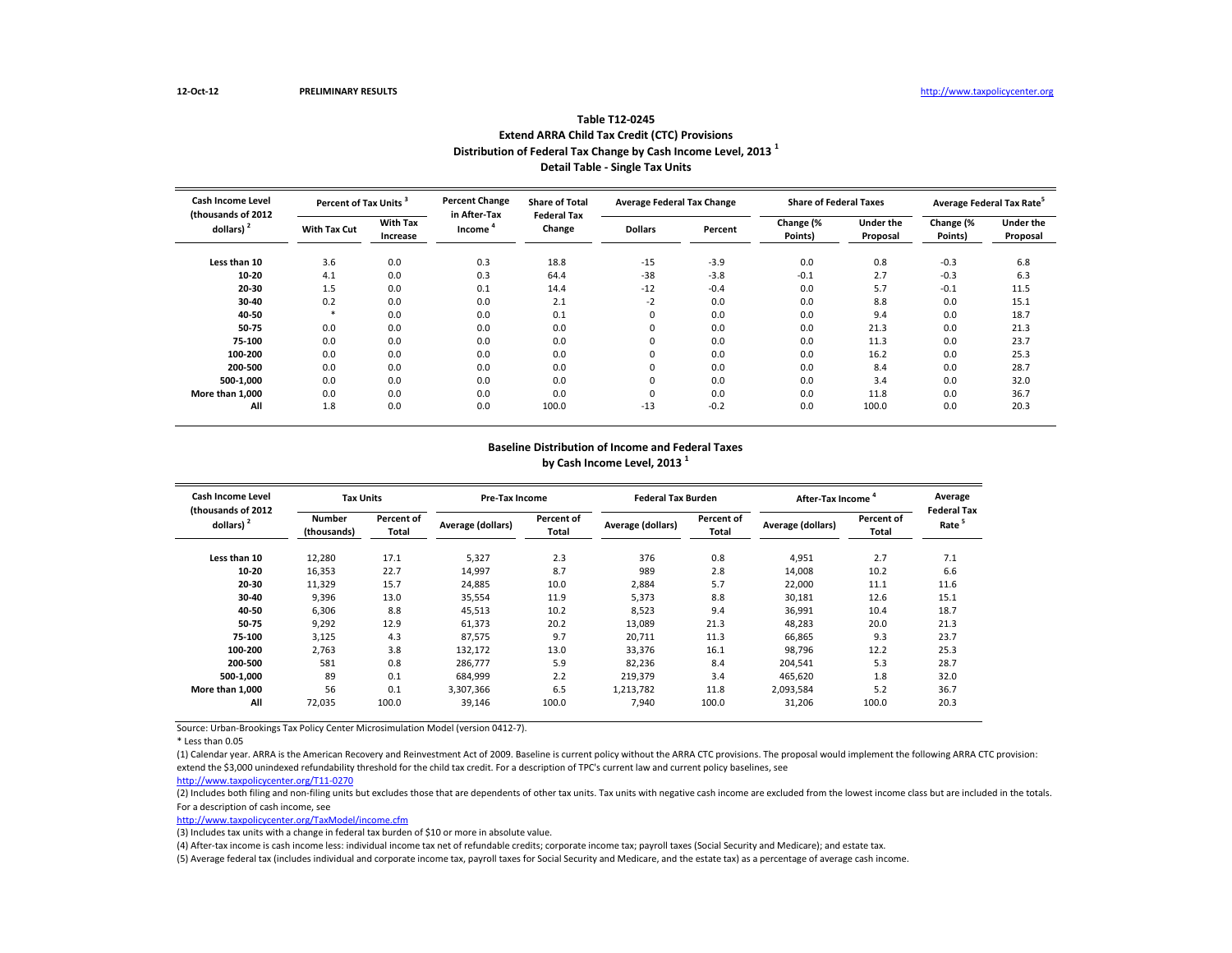| Table TTZ 0245                                                             |
|----------------------------------------------------------------------------|
| <b>Extend ARRA Child Tax Credit (CTC) Provisions</b>                       |
| Distribution of Federal Tax Change by Cash Income Level, 2013 <sup>1</sup> |
| Detail Table - Married Tax Units Filing Jointly                            |

**Table T12-0245**

| <b>Cash Income Level</b><br>(thousands of 2012) |                     | Percent of Tax Units <sup>3</sup> |                                     | <b>Share of Total</b>        | <b>Average Federal Tax Change</b> |          | <b>Share of Federal Taxes</b> |                              | Average Federal Tax Rate |                              |
|-------------------------------------------------|---------------------|-----------------------------------|-------------------------------------|------------------------------|-----------------------------------|----------|-------------------------------|------------------------------|--------------------------|------------------------------|
| dollars) $2$                                    | <b>With Tax Cut</b> | <b>With Tax</b><br>Increase       | in After-Tax<br>Income <sup>4</sup> | <b>Federal Tax</b><br>Change | <b>Dollars</b>                    | Percent  | Change (%<br>Points)          | <b>Under the</b><br>Proposal | Change (%<br>Points)     | <b>Under the</b><br>Proposal |
| Less than 10                                    | 9.0                 | 0.0                               | 1.1                                 | 3.1                          | -46                               | $-24.9$  | 0.0                           | 0.0                          | $-1.0$                   | 3.1                          |
| 10-20                                           | 25.7                | 0.0                               | 1.9                                 | 39.5                         | $-303$                            | $-468.8$ | $-0.1$                        | 0.0                          | $-1.9$                   | $-1.5$                       |
| 20-30                                           | 21.3                | 0.0                               | 0.8                                 | 31.1                         | $-207$                            | $-39.6$  | 0.0                           | 0.1                          | $-0.8$                   | 1.2                          |
| 30-40                                           | 9.1                 | 0.0                               | 0.2                                 | 13.1                         | $-72$                             | $-3.6$   | 0.0                           | 0.5                          | $-0.2$                   | 5.4                          |
| 40-50                                           | 4.0                 | 0.0                               | 0.1                                 | 7.1                          | $-33$                             | $-0.9$   | 0.0                           | 1.1                          | $-0.1$                   | 7.7                          |
| 50-75                                           | 0.8                 | 0.0                               | 0.0                                 | 3.3                          | -6                                | $-0.1$   | 0.0                           | 6.6                          | 0.0                      | 13.5                         |
| 75-100                                          | 0.1                 | 0.0                               | 0.0                                 | 0.4                          | $-1$                              | 0.0      | 0.0                           | 10.0                         | 0.0                      | 17.6                         |
| 100-200                                         | 0.1                 | 0.0                               | 0.0                                 | 0.5                          | $-1$                              | 0.0      | 0.0                           | 29.9                         | 0.0                      | 21.2                         |
| 200-500                                         |                     | 0.0                               | 0.0                                 | 0.0                          | 0                                 | 0.0      | 0.0                           | 18.5                         | 0.0                      | 25.5                         |
| 500-1.000                                       | 0.0                 | 0.0                               | 0.0                                 | 0.0                          | 0                                 | 0.0      | 0.0                           | 8.2                          | 0.0                      | 30.6                         |
| More than 1.000                                 | 0.0                 | 0.0                               | 0.0                                 | 0.0                          | 0                                 | 0.0      | 0.0                           | 25.1                         | 0.0                      | 33.9                         |
| All                                             | 3.8                 | 0.0                               | 0.0                                 | 100.0                        | $-36$                             | $-0.1$   | 0.0                           | 100.0                        | 0.0                      | 22.2                         |

#### **Baseline Distribution of Income and Federal Taxes by Cash Income Level, 2013 <sup>1</sup>**

| Cash Income Level                  | <b>Tax Units</b>      |                     |                   | <b>Pre-Tax Income</b> |                   | <b>Federal Tax Burden</b> | After-Tax Income  |                            | Average                                 |
|------------------------------------|-----------------------|---------------------|-------------------|-----------------------|-------------------|---------------------------|-------------------|----------------------------|-----------------------------------------|
| (thousands of 2012<br>dollars) $2$ | Number<br>(thousands) | Percent of<br>Total | Average (dollars) | Percent of<br>Total   | Average (dollars) | Percent of<br>Total       | Average (dollars) | <b>Percent of</b><br>Total | <b>Federal Tax</b><br>Rate <sup>5</sup> |
| Less than 10                       | 1,457                 | 2.4                 | 4,559             | 0.1                   | 186               | 0.0                       | 4,373             | 0.1                        | 4.1                                     |
| 10-20                              | 2,877                 | 4.7                 | 15,669            | 0.6                   | 65                | 0.0                       | 15,605            | 0.8                        | 0.4                                     |
| 20-30                              | 3,317                 | 5.5                 | 25.449            | 1.2                   | 521               | 0.1                       | 24,927            | 1.5                        | 2.1                                     |
| 30-40                              | 4,027                 | 6.6                 | 35,715            | 2.0                   | 2,006             | 0.5                       | 33.709            | 2.5                        | 5.6                                     |
| 40-50                              | 4.740                 | 7.8                 | 45,931            | 3.1                   | 3,572             | 1.1                       | 42,360            | 3.6                        | 7.8                                     |
| 50-75                              | 12,272                | 20.2                | 62,784            | 10.9                  | 8,471             | 6.6                       | 54,313            | 12.1                       | 13.5                                    |
| 75-100                             | 10,124                | 16.7                | 88,587            | 12.7                  | 15,608            | 10.0                      | 72,978            | 13.4                       | 17.6                                    |
| 100-200                            | 16,567                | 27.3                | 134,301           | 31.4                  | 28,429            | 29.8                      | 105,872           | 31.8                       | 21.2                                    |
| 200-500                            | 4.043                 | 6.7                 | 283,374           | 16.2                  | 72,193            | 18.5                      | 211,181           | 15.5                       | 25.5                                    |
| 500-1.000                          | 616                   | 1.0                 | 683.221           | 5.9                   | 209.190           | 8.2                       | 474.032           | 5.3                        | 30.6                                    |
| More than 1.000                    | 360                   | 0.6                 | 3,245,436         | 16.5                  | 1,099,522         | 25.1                      | 2.145.914         | 14.0                       | 33.9                                    |
| All                                | 60,744                | 100.0               | 116,746           | 100.0                 | 26,000            | 100.0                     | 90,746            | 100.0                      | 22.3                                    |

Source: Urban-Brookings Tax Policy Center Microsimulation Model (version 0412-7).

\* Less than 0.05

(1) Calendar year. ARRA is the American Recovery and Reinvestment Act of 2009. Baseline is current policy without the ARRA CTC provisions. The proposal would implement the following ARRA CTC provision: extend the \$3,000 unindexed refundability threshold for the child tax credit. For a description of TPC's current law and current policy baselines, see

[http://www.taxpolicycente](http://www.taxpolicycenter.org/T11-0270)r.org/T11-0270

(2) Includes both filing and non-filing units but excludes those that are dependents of other tax units. Tax units with negative cash income are excluded from the lowest income class but are included in the totals. For a description of cash income, see

[http://www.taxpolicycente](http://www.taxpolicycenter.org/TaxModel/income.cfm)r.org/TaxModel/income.cfm

(3) Includes tax units with a change in federal tax burden of \$10 or more in absolute value.

(4) After-tax income is cash income less: individual income tax net of refundable credits; corporate income tax; payroll taxes (Social Security and Medicare); and estate tax.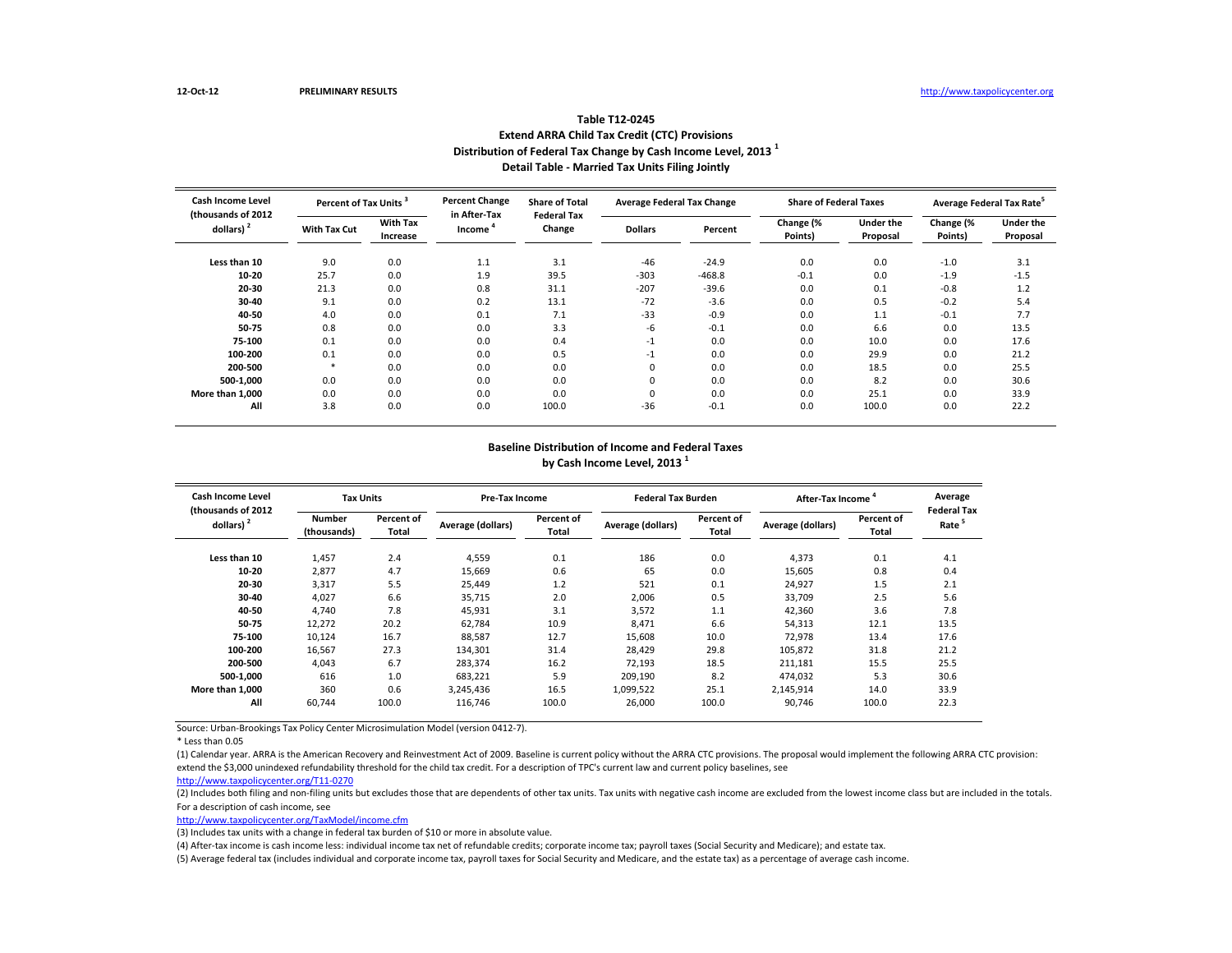# **Table T12-0245 Extend ARRA Child Tax Credit (CTC) Provisions Distribution of Federal Tax Change by Cash Income Level, 2013 <sup>1</sup> Detail Table - Married Tax Units with Children Filing Jointly**

| <b>Cash Income Level</b><br>(thousands of 2012 |                     | Percent of Tax Units <sup>3</sup> |                                     | <b>Share of Total</b><br><b>Federal Tax</b> | <b>Average Federal Tax Change</b> |         | <b>Share of Federal Taxes</b> |                              |                      | Average Federal Tax Rate <sup>5</sup> |  |
|------------------------------------------------|---------------------|-----------------------------------|-------------------------------------|---------------------------------------------|-----------------------------------|---------|-------------------------------|------------------------------|----------------------|---------------------------------------|--|
| dollars) <sup>2</sup>                          | <b>With Tax Cut</b> | <b>With Tax</b><br>Increase       | in After-Tax<br>Income <sup>4</sup> | Change                                      | <b>Dollars</b>                    | Percent | Change (%<br>Points)          | <b>Under the</b><br>Proposal | Change (%<br>Points) | <b>Under the</b><br>Proposal          |  |
| Less than 10                                   | 28.0                | 0.0                               | 2.5                                 | 3.0                                         | $-148$                            | 31.0    | 0.0                           | 0.0                          | $-2.7$               | $-11.4$                               |  |
| 10-20                                          | 59.6                | 0.0                               | 4.1                                 | 39.5                                        | $-705$                            | 51.4    | $-0.1$                        | $-0.3$                       | $-4.5$               | $-13.1$                               |  |
| 20-30                                          | 51.2                | 0.0                               | 1.9                                 | 31.0                                        | $-497$                            | 42.0    | $-0.1$                        | $-0.3$                       | $-2.0$               | $-6.6$                                |  |
| 30-40                                          | 21.9                | 0.0                               | 0.5                                 | 13.2                                        | $-172$                            | $-18.4$ | 0.0                           | 0.2                          | $-0.5$               | 2.1                                   |  |
| 40-50                                          | 9.9                 | 0.0                               | 0.2                                 | 7.0                                         | $-83$                             | $-2.3$  | 0.0                           | 0.8                          | $-0.2$               | 7.9                                   |  |
| 50-75                                          | 1.9                 | 0.0                               | 0.0                                 | 3.4                                         | $-13$                             | $-0.1$  | 0.0                           | 6.4                          | 0.0                  | 14.7                                  |  |
| 75-100                                         | 0.2                 | 0.0                               | 0.0                                 | 0.5                                         | $-2$                              | 0.0     | 0.0                           | 10.2                         | 0.0                  | 18.0                                  |  |
| 100-200                                        | 0.1                 | 0.0                               | 0.0                                 | 0.5                                         | $-1$                              | 0.0     | 0.1                           | 30.9                         | 0.0                  | 21.2                                  |  |
| 200-500                                        | *                   | 0.0                               | 0.0                                 | 0.0                                         | 0                                 | 0.0     | 0.1                           | 19.6                         | 0.0                  | 25.8                                  |  |
| 500-1.000                                      | $\ast$              | 0.0                               | 0.0                                 | 0.0                                         | 0                                 | 0.0     | 0.0                           | 8.5                          | 0.0                  | 30.6                                  |  |
| More than 1,000                                | 0.0                 | 0.0                               | 0.0                                 | 0.0                                         | 0                                 | 0.0     | 0.1                           | 23.9                         | 0.0                  | 33.6                                  |  |
| All                                            | 7.9                 | 0.0                               | 0.1                                 | 100.0                                       | $-76$                             | $-0.3$  | 0.0                           | 100.0                        | $-0.1$               | 22.6                                  |  |

#### **Baseline Distribution of Income and Federal Taxes by Cash Income Level, 2013 <sup>1</sup>**

| Cash Income Level<br>(thousands of 2012) |                              | <b>Tax Units</b>    |                   | Pre-Tax Income      |           | <b>Federal Tax Burden</b> | After-Tax Income  |                     | Average<br><b>Federal Tax</b> |
|------------------------------------------|------------------------------|---------------------|-------------------|---------------------|-----------|---------------------------|-------------------|---------------------|-------------------------------|
| dollars) <sup>2</sup>                    | <b>Number</b><br>(thousands) | Percent of<br>Total | Average (dollars) | Percent of<br>Total |           | Percent of<br>Total       | Average (dollars) | Percent of<br>Total | Rate <sup>5</sup>             |
| Less than 10                             | 448                          | 1.6                 | 5,473             | 0.1                 | $-477$    | 0.0                       | 5,950             | 0.1                 | $-8.7$                        |
| 10-20                                    | 1,220                        | 4.2                 | 15,814            | 0.5                 | $-1,372$  | $-0.2$                    | 17.186            | 0.8                 | $-8.7$                        |
| 20-30                                    | 1,361                        | 4.7                 | 25,350            | 1.0                 | $-1,184$  | $-0.2$                    | 26,533            | 1.3                 | $-4.7$                        |
| 30-40                                    | 1,665                        | 5.8                 | 35,862            | 1.7                 | 935       | 0.2                       | 34,927            | 2.1                 | 2.6                           |
| 40-50                                    | 1,846                        | 6.4                 | 45,797            | 2.4                 | 3,699     | 0.9                       | 42,098            | 2.8                 | 8.1                           |
| 50-75                                    | 5,540                        | 19.3                | 63,149            | 9.8                 | 9,304     | 6.4                       | 53,845            | 10.8                | 14.7                          |
| 75-100                                   | 5,167                        | 18.0                | 88,627            | 12.8                | 15,955    | 10.2                      | 72,672            | 13.6                | 18.0                          |
| 100-200                                  | 8,712                        | 30.3                | 134,601           | 32.8                | 28,556    | 30.8                      | 106,045           | 33.4                | 21.2                          |
| 200-500                                  | 2,154                        | 7.5                 | 283,609           | 17.1                | 73,128    | 19.5                      | 210,481           | 16.4                | 25.8                          |
| 500-1.000                                | 329                          | 1.1                 | 680.897           | 6.3                 | 208,209   | 8.5                       | 472.689           | 5.6                 | 30.6                          |
| More than 1.000                          | 183                          | 0.6                 | 3,133,466         | 16.0                | 1,054,171 | 23.8                      | 2,079,296         | 13.7                | 33.6                          |
| All                                      | 28,774                       | 100.0               | 124,097           | 100.0               | 28,058    | 100.0                     | 96,038            | 100.0               | 22.6                          |

Source: Urban-Brookings Tax Policy Center Microsimulation Model (version 0412-7).

Note: Married tax units with children filing jointly are those claiming an exemption for children at home or away from home.

(1) Calendar year. ARRA is the American Recovery and Reinvestment Act of 2009. Baseline is current policy without the ARRA CTC provisions. The proposal would implement the following ARRA CTC provision: extend the \$3,000 unindexed refundability threshold for the child tax credit. For a description of TPC's current law and current policy baselines, see

[http://www.taxpolicycente](http://www.taxpolicycenter.org/T11-0270)r.org/T11-0270

(2) Includes both filing and non-filing units but excludes those that are dependents of other tax units. Tax units with negative cash income are excluded from the lowest income class but are included in the totals. For a description of cash income, see

[http://www.taxpolicycente](http://www.taxpolicycenter.org/TaxModel/income.cfm)r.org/TaxModel/income.cfm

(3) Includes tax units with a change in federal tax burden of \$10 or more in absolute value.

(4) After-tax income is cash income less: individual income tax net of refundable credits; corporate income tax; payroll taxes (Social Security and Medicare); and estate tax.

<sup>\*</sup> Less than 0.05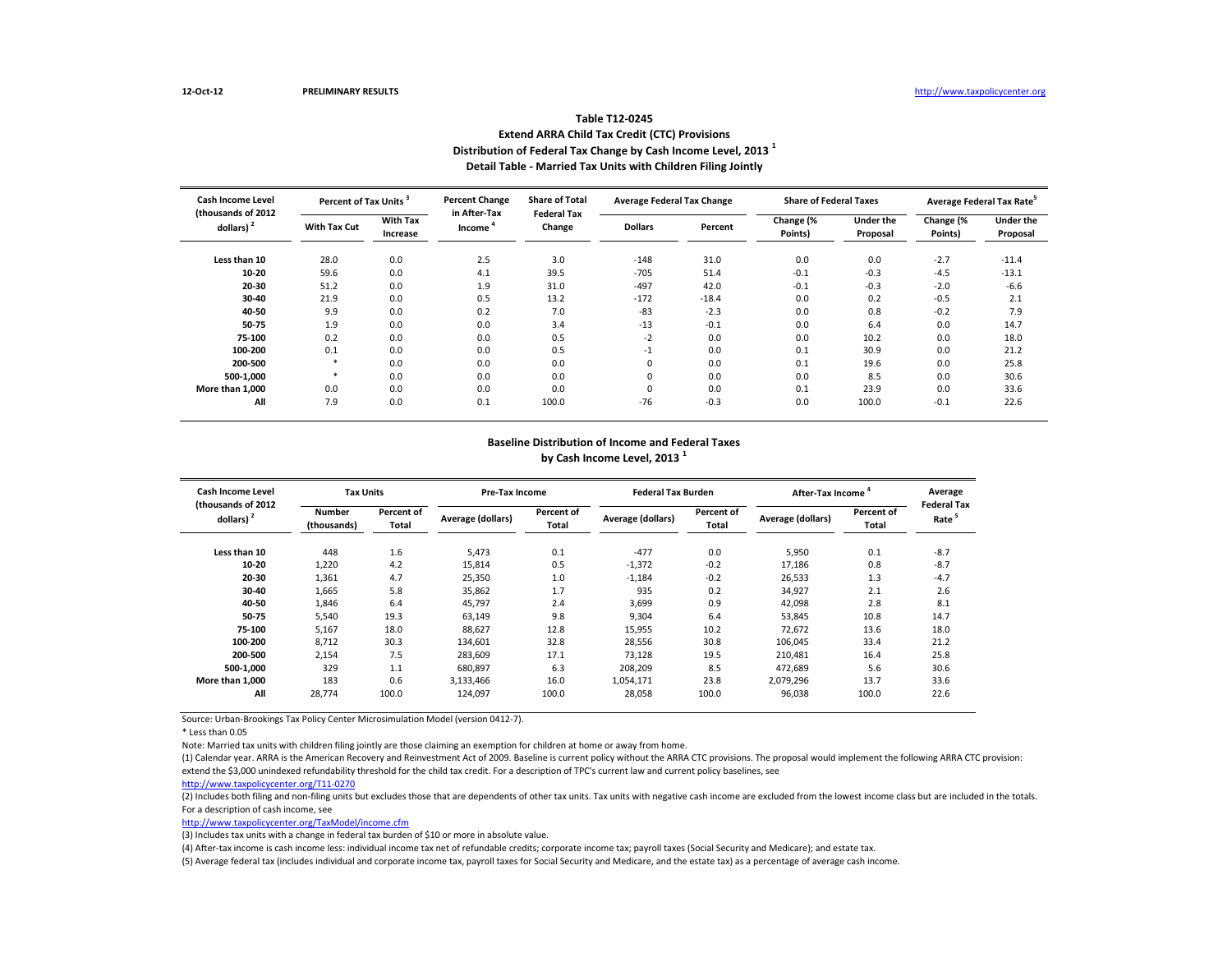| 1901e 112-0245                                                             |
|----------------------------------------------------------------------------|
| <b>Extend ARRA Child Tax Credit (CTC) Provisions</b>                       |
| Distribution of Federal Tax Change by Cash Income Level, 2013 <sup>1</sup> |
| Detail Table - Head of Household Tax Units                                 |

**Table T12-0245**

| Cash Income Level<br>Percent of Tax Units <sup>3</sup><br>(thousands of 2012 |              |                                                    | <b>Percent Change</b><br><b>Share of Total</b><br><b>Average Federal Tax Change</b><br>in After-Tax |                |         | <b>Share of Federal Taxes</b> |                              |                      | Average Federal Tax Rate <sup>5</sup> |         |
|------------------------------------------------------------------------------|--------------|----------------------------------------------------|-----------------------------------------------------------------------------------------------------|----------------|---------|-------------------------------|------------------------------|----------------------|---------------------------------------|---------|
| dollars) $2$                                                                 | With Tax Cut | <b>With Tax</b><br>Income <sup>4</sup><br>Increase | <b>Federal Tax</b><br>Change                                                                        | <b>Dollars</b> | Percent | Change (%<br>Points)          | <b>Under the</b><br>Proposal | Change (%<br>Points) | <b>Under the</b><br>Proposal          |         |
| Less than 10                                                                 | 60.3         | 0.0                                                | 4.1                                                                                                 | 10.7           | -286    | 38.7                          | $-0.6$                       | $-2.0$               | $-4.5$                                | $-16.3$ |
| 10-20                                                                        | 66.2         | 0.0                                                | 4.1                                                                                                 | 55.1           | $-669$  | 50.5                          | $-3.1$                       | $-8.3$               | $-4.4$                                | $-13.2$ |
| 20-30                                                                        | 43.4         | 0.0                                                | 1.4                                                                                                 | 27.1           | $-359$  | 307.0                         | $-1.4$                       | $-1.8$               | $-1.4$                                | $-1.9$  |
| 30-40                                                                        | 10.4         | 0.0                                                | 0.2                                                                                                 | 4.9            | $-78$   | $-2.7$                        | 0.2                          | 8.9                  | $-0.2$                                | 8.0     |
| 40-50                                                                        | 4.1          | 0.0                                                | 0.1                                                                                                 | 1.6            | $-37$   | $-0.6$                        | 0.6                          | 13.2                 | $-0.1$                                | 13.2    |
| 50-75                                                                        | 0.8          | 0.0                                                | 0.0                                                                                                 | 0.4            | -6      | $-0.1$                        | 1.6                          | 33.5                 | 0.0                                   | 17.5    |
| 75-100                                                                       | 0.2          | 0.0                                                | 0.0                                                                                                 | 0.1            | $-2$    | 0.0                           | 0.9                          | 17.8                 | 0.0                                   | 19.9    |
| 100-200                                                                      | ×            | 0.0                                                | 0.0                                                                                                 | 0.0            | 0       | 0.0                           | 1.0                          | 19.6                 | 0.0                                   | 23.6    |
| 200-500                                                                      | 0.0          | 0.0                                                | 0.0                                                                                                 | 0.0            | 0       | 0.0                           | 0.4                          | 7.7                  | 0.0                                   | 26.9    |
| 500-1,000                                                                    | 0.0          | 0.0                                                | 0.0                                                                                                 | 0.0            | 0       | 0.0                           | 0.1                          | 2.6                  | 0.0                                   | 29.6    |
| More than 1.000                                                              | 0.0          | 0.0                                                | 0.0                                                                                                 | 0.0            | 0       | 0.0                           | 0.4                          | 8.7                  | 0.0                                   | 32.8    |
| All                                                                          | 29.8         | 0.0                                                | 0.7                                                                                                 | 100.0          | $-250$  | $-4.8$                        | 0.0                          | 100.0                | $-0.6$                                | 12.3    |

#### **Baseline Distribution of Income and Federal Taxes by Cash Income Level, 2013 <sup>1</sup>**

| Cash Income Level<br>(thousands of 2012)<br>dollars) <sup>2</sup> | <b>Tax Units</b>                                           |       | <b>Pre-Tax Income</b>                    |       | <b>Federal Tax Burden</b>                |        | After-Tax Income  | Average             |                                         |
|-------------------------------------------------------------------|------------------------------------------------------------|-------|------------------------------------------|-------|------------------------------------------|--------|-------------------|---------------------|-----------------------------------------|
|                                                                   | Percent of<br><b>Number</b><br><b>Total</b><br>(thousands) |       | Percent of<br>Average (dollars)<br>Total |       | Percent of<br>Average (dollars)<br>Total |        | Average (dollars) | Percent of<br>Total | <b>Federal Tax</b><br>Rate <sup>5</sup> |
| Less than 10                                                      | 2,173                                                      | 9.4   | 6,307                                    | 1.5   | $-739$                                   | $-1.3$ | 7,046             | 1.9                 | $-11.7$                                 |
| 10-20                                                             | 4,761                                                      | 20.6  | 15,129                                   | 7.8   | $-1,327$                                 | $-5.3$ | 16,456            | 9.7                 | $-8.8$                                  |
| 20-30                                                             | 4,367                                                      | 18.9  | 25,305                                   | 12.0  | $-117$                                   | $-0.4$ | 25,422            | 13.8                | $-0.5$                                  |
| 30-40                                                             | 3,599                                                      | 15.6  | 35,454                                   | 13.8  | 2,901                                    | 8.7    | 32,553            | 14.6                | 8.2                                     |
| 40-50                                                             | 2,531                                                      | 11.0  | 45,338                                   | 12.4  | 5.998                                    | 12.7   | 39,340            | 12.4                | 13.2                                    |
| 50-75                                                             | 3,553                                                      | 15.4  | 61,312                                   | 23.6  | 10,738                                   | 31.9   | 50,574            | 22.3                | 17.5                                    |
| 75-100                                                            | 1,170                                                      | 5.1   | 87,387                                   | 11.1  | 17,350                                   | 17.0   | 70,037            | 10.2                | 19.9                                    |
| 100-200                                                           | 734                                                        | 3.2   | 129,043                                  | 10.3  | 30,385                                   | 18.6   | 98.658            | 9.0                 | 23.6                                    |
| 200-500                                                           | 117                                                        | 0.5   | 280,322                                  | 3.5   | 75,524                                   | 7.4    | 204,798           | 3.0                 | 26.9                                    |
| 500-1.000                                                         | 15                                                         | 0.1   | 673.865                                  | 1.1   | 199,235                                  | 2.5    | 474,630           | 0.9                 | 29.6                                    |
| More than 1.000                                                   | 10                                                         | 0.0   | 3,141,640                                | 3.3   | 1,029,600                                | 8.3    | 2,112,040         | 2.5                 | 32.8                                    |
| All                                                               | 23,101                                                     | 100.0 | 40,006                                   | 100.0 | 5,183                                    | 100.0  | 34,823            | 100.0               | 13.0                                    |

Source: Urban-Brookings Tax Policy Center Microsimulation Model (version 0412-7).

\* Less than 0.05

(1) Calendar year. ARRA is the American Recovery and Reinvestment Act of 2009. Baseline is current policy without the ARRA CTC provisions. The proposal would implement the following ARRA CTC provision: extend the \$3,000 unindexed refundability threshold for the child tax credit. For a description of TPC's current law and current policy baselines, see

[http://www.taxpolicycente](http://www.taxpolicycenter.org/T11-0270)r.org/T11-0270

(2) Includes both filing and non-filing units but excludes those that are dependents of other tax units. Tax units with negative cash income are excluded from the lowest income class but are included in the totals. For a description of cash income, see

[http://www.taxpolicycente](http://www.taxpolicycenter.org/TaxModel/income.cfm)r.org/TaxModel/income.cfm

(3) Includes tax units with a change in federal tax burden of \$10 or more in absolute value.

(4) After-tax income is cash income less: individual income tax net of refundable credits; corporate income tax; payroll taxes (Social Security and Medicare); and estate tax.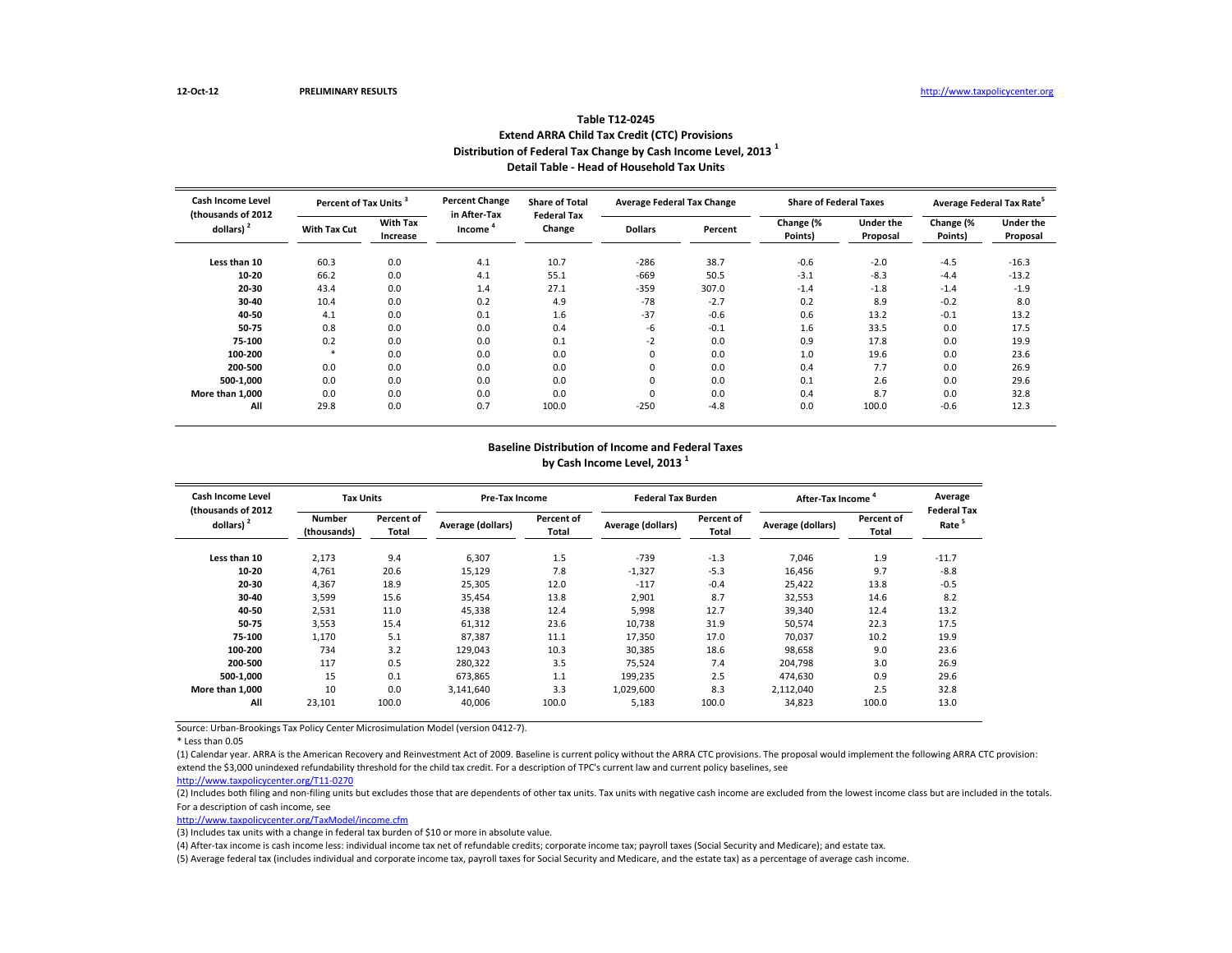### **Table T12-0245 Extend ARRA Child Tax Credit (CTC) Provisions Distribution of Federal Tax Change by Cash Income Level, 2013 <sup>1</sup> Detail Table - Tax Units with Children**

| <b>Cash Income Level</b><br>(thousands of 2012)<br>dollars) $2$ | Percent of Tax Units <sup>3</sup> |                             | <b>Percent Change</b><br>in After-Tax | <b>Share of Total</b><br><b>Federal Tax</b> | <b>Average Federal Tax Change</b> |         | <b>Share of Federal Taxes</b> |                              | Average Federal Tax Rate <sup>5</sup> |                              |
|-----------------------------------------------------------------|-----------------------------------|-----------------------------|---------------------------------------|---------------------------------------------|-----------------------------------|---------|-------------------------------|------------------------------|---------------------------------------|------------------------------|
|                                                                 | <b>With Tax Cut</b>               | <b>With Tax</b><br>Increase | Income                                | Change                                      | <b>Dollars</b>                    | Percent | Change (%<br>Points)          | <b>Under the</b><br>Proposal | Change (%<br>Points)                  | <b>Under the</b><br>Proposal |
| Less than 10                                                    | 51.7                              | 0.0                         | 3.7                                   | 8.7                                         | $-243$                            | 29.3    | $-0.1$                        | $-0.4$                       | $-4.2$                                | $-18.5$                      |
| 10-20                                                           | 70.6                              | 0.0                         | 4.4                                   | 51.9                                        | $-739$                            | 42.4    | $-0.5$                        | $-1.6$                       | $-4.8$                                | $-16.3$                      |
| 20-30                                                           | 48.9                              | 0.0                         | 1.6                                   | 27.6                                        | $-428$                            | 54.0    | $-0.3$                        | $-0.7$                       | $-1.7$                                | $-4.8$                       |
| 30-40                                                           | 14.9                              | 0.0                         | 0.3                                   | 6.7                                         | $-115$                            | $-5.7$  | $-0.1$                        | 1.0                          | $-0.3$                                | 5.3                          |
| 40-50                                                           | 7.1                               | 0.0                         | 0.2                                   | 3.0                                         | $-61$                             | $-1.3$  | 0.0                           | 2.1                          | $-0.1$                                | 10.4                         |
| 50-75                                                           | 1.5                               | 0.0                         | 0.0                                   | 1.1                                         | $-11$                             | $-0.1$  | 0.1                           | 9.3                          | 0.0                                   | 15.6                         |
| 75-100                                                          | 0.2                               | 0.0                         | 0.0                                   | 0.2                                         | $-2$                              | 0.0     | 0.1                           | 11.2                         | 0.0                                   | 18.3                         |
| 100-200                                                         | 0.1                               | 0.0                         | 0.0                                   | 0.1                                         | $-1$                              | 0.0     | 0.3                           | 29.9                         | 0.0                                   | 21.4                         |
| 200-500                                                         |                                   | 0.0                         | 0.0                                   | 0.0                                         | 0                                 | 0.0     | 0.2                           | 18.4                         | 0.0                                   | 25.9                         |
| 500-1.000                                                       | *                                 | 0.0                         | 0.0                                   | 0.0                                         | 0                                 | 0.0     | 0.1                           | 7.9                          | 0.0                                   | 30.6                         |
| More than 1.000                                                 | 0.0                               | 0.0                         | 0.0                                   | 0.0                                         | 0                                 | 0.0     | 0.2                           | 22.7                         | 0.0                                   | 33.6                         |
| All                                                             | 18.8                              | 0.0                         | 0.2                                   | 100.0                                       | $-165$                            | $-0.9$  | 0.0                           | 100.0                        | $-0.2$                                | 20.5                         |

#### **Baseline Distribution of Income and Federal Taxes by Cash Income Level, 2013 <sup>1</sup>**

| Cash Income Level<br>(thousands of 2012<br>dollars) <sup>2</sup> | <b>Tax Units</b>             |                     | Pre-Tax Income    |                     | <b>Federal Tax Burden</b> |                     | After-Tax Income  | Average             |                                         |
|------------------------------------------------------------------|------------------------------|---------------------|-------------------|---------------------|---------------------------|---------------------|-------------------|---------------------|-----------------------------------------|
|                                                                  | <b>Number</b><br>(thousands) | Percent of<br>Total | Average (dollars) | Percent of<br>Total | <b>Average (dollars)</b>  | Percent of<br>Total | Average (dollars) | Percent of<br>Total | <b>Federal Tax</b><br>Rate <sup>5</sup> |
| Less than 10                                                     | 2,962                        | 5.9                 | 5.794             | 0.4                 | $-829$                    | $-0.3$              | 6,623             | 0.6                 | $-14.3$                                 |
| 10-20                                                            | 5,804                        | 11.6                | 15,260            | 2.0                 | $-1,742$                  | $-1.1$              | 17,001            | 2.8                 | $-11.4$                                 |
| 20-30                                                            | 5,335                        | 10.6                | 25,332            | 3.1                 | $-792$                    | $-0.5$              | 26,123            | 4.0                 | $-3.1$                                  |
| 30-40                                                            | 4.816                        | 9.6                 | 35,564            | 3.9                 | 2.016                     | 1.1                 | 33,548            | 4.6                 | 5.7                                     |
| 40-50                                                            | 4,037                        | 8.1                 | 45,576            | 4.2                 | 4,804                     | 2.1                 | 40,772            | 4.7                 | 10.5                                    |
| 50-75                                                            | 8,599                        | 17.2                | 62,528            | 12.2                | 9,777                     | 9.2                 | 52,751            | 13.0                | 15.6                                    |
| 75-100                                                           | 6,206                        | 12.4                | 88.416            | 12.5                | 16,217                    | 11.1                | 72.199            | 12.8                | 18.3                                    |
| 100-200                                                          | 9,390                        | 18.7                | 134,200           | 28.6                | 28,740                    | 29.7                | 105,460           | 28.3                | 21.4                                    |
| 200-500                                                          | 2,258                        | 4.5                 | 283,593           | 14.5                | 73,345                    | 18.2                | 210,248           | 13.6                | 25.9                                    |
| 500-1.000                                                        | 345                          | 0.7                 | 680.629           | 5.3                 | 207,915                   | 7.9                 | 472.714           | 4.7                 | 30.6                                    |
| More than 1.000                                                  | 193                          | 0.4                 | 3,158,341         | 13.8                | 1,060,441                 | 22.5                | 2.097.900         | 11.6                | 33.6                                    |
| All                                                              | 50,150                       | 100.0               | 87,888            | 100.0               | 18,150                    | 100.0               | 69,739            | 100.0               | 20.7                                    |

Source: Urban-Brookings Tax Policy Center Microsimulation Model (version 0412-7).

Note: Tax units with children are those claiming an exemption for children at home or away from home.

(1) Calendar year. ARRA is the American Recovery and Reinvestment Act of 2009. Baseline is current policy without the ARRA CTC provisions. The proposal would implement the following ARRA CTC provision: extend the \$3,000 unindexed refundability threshold for the child tax credit. For a description of TPC's current law and current policy baselines, see

(2) Includes both filing and non-filing units but excludes those that are dependents of other tax units. Tax units with negative cash income are excluded from the lowest income class but are included in the totals. For a description of cash income, see

[http://www.taxpolicycente](http://www.taxpolicycenter.org/TaxModel/income.cfm)r.org/TaxModel/income.cfm

(3) Includes tax units with a change in federal tax burden of \$10 or more in absolute value.

(4) After-tax income is cash income less: individual income tax net of refundable credits; corporate income tax; payroll taxes (Social Security and Medicare); and estate tax.

<sup>\*</sup> Less than 0.05

[http://www.taxpolicycente](http://www.taxpolicycenter.org/T11-0270)r.org/T11-0270